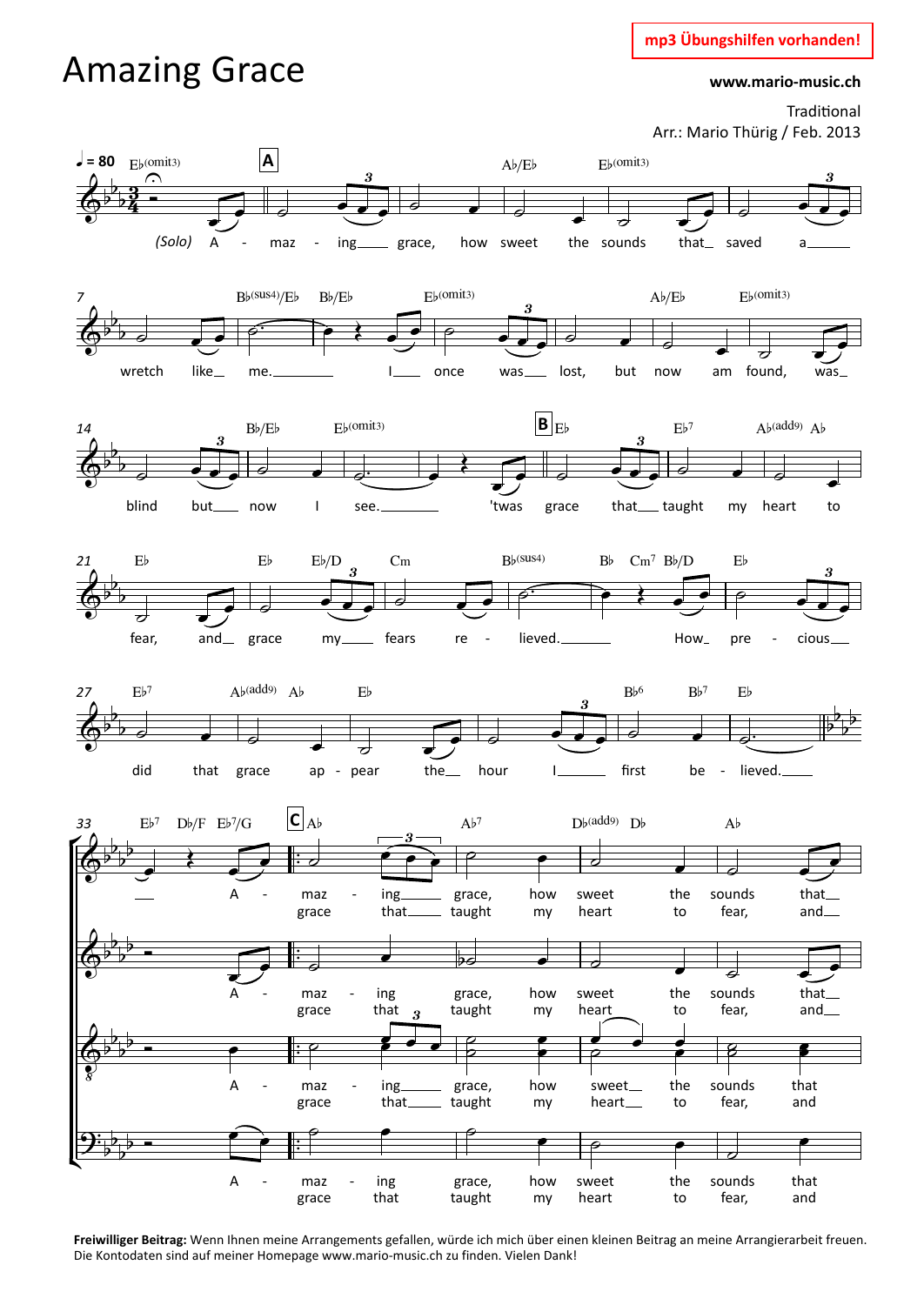2 Chorsatz

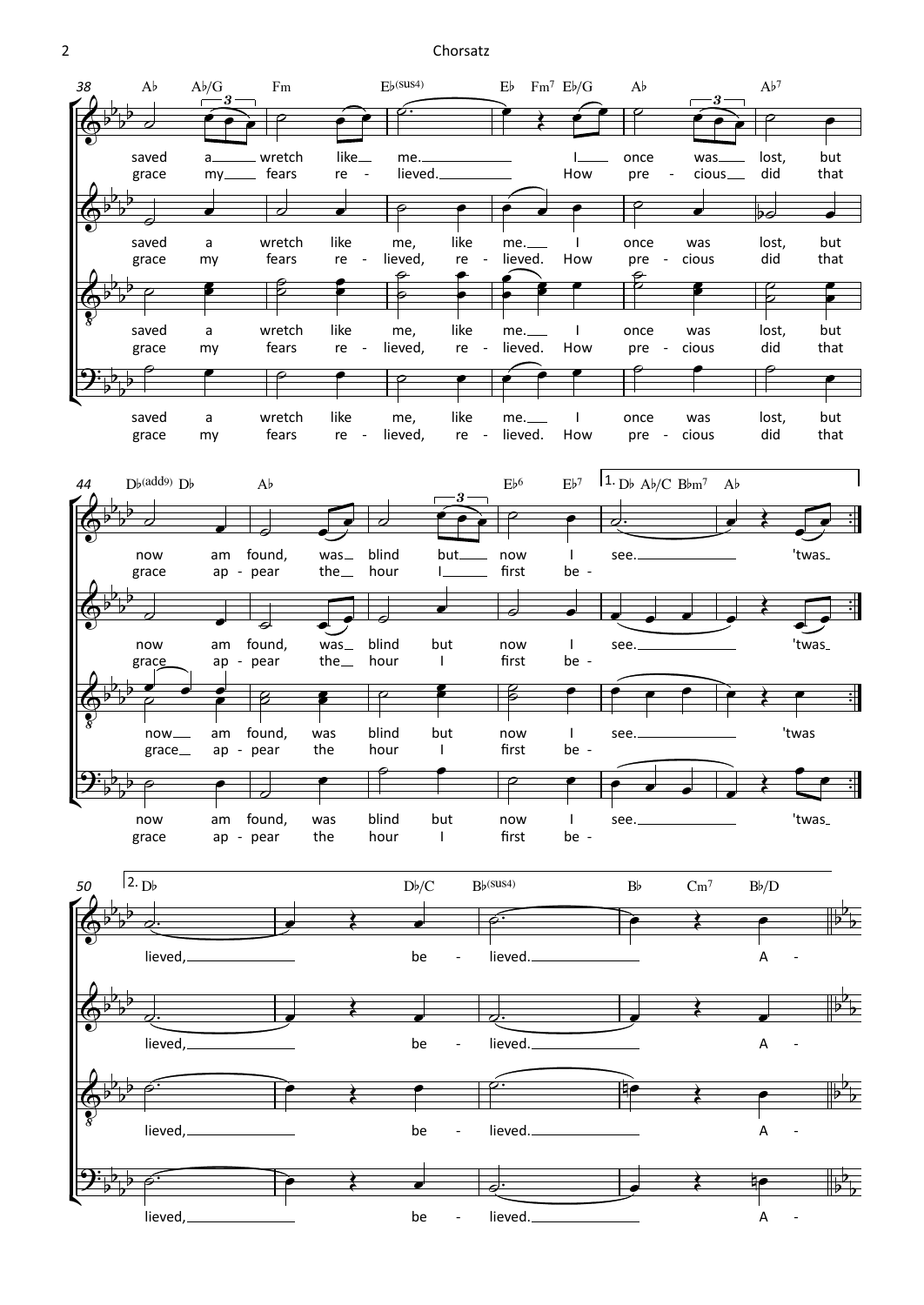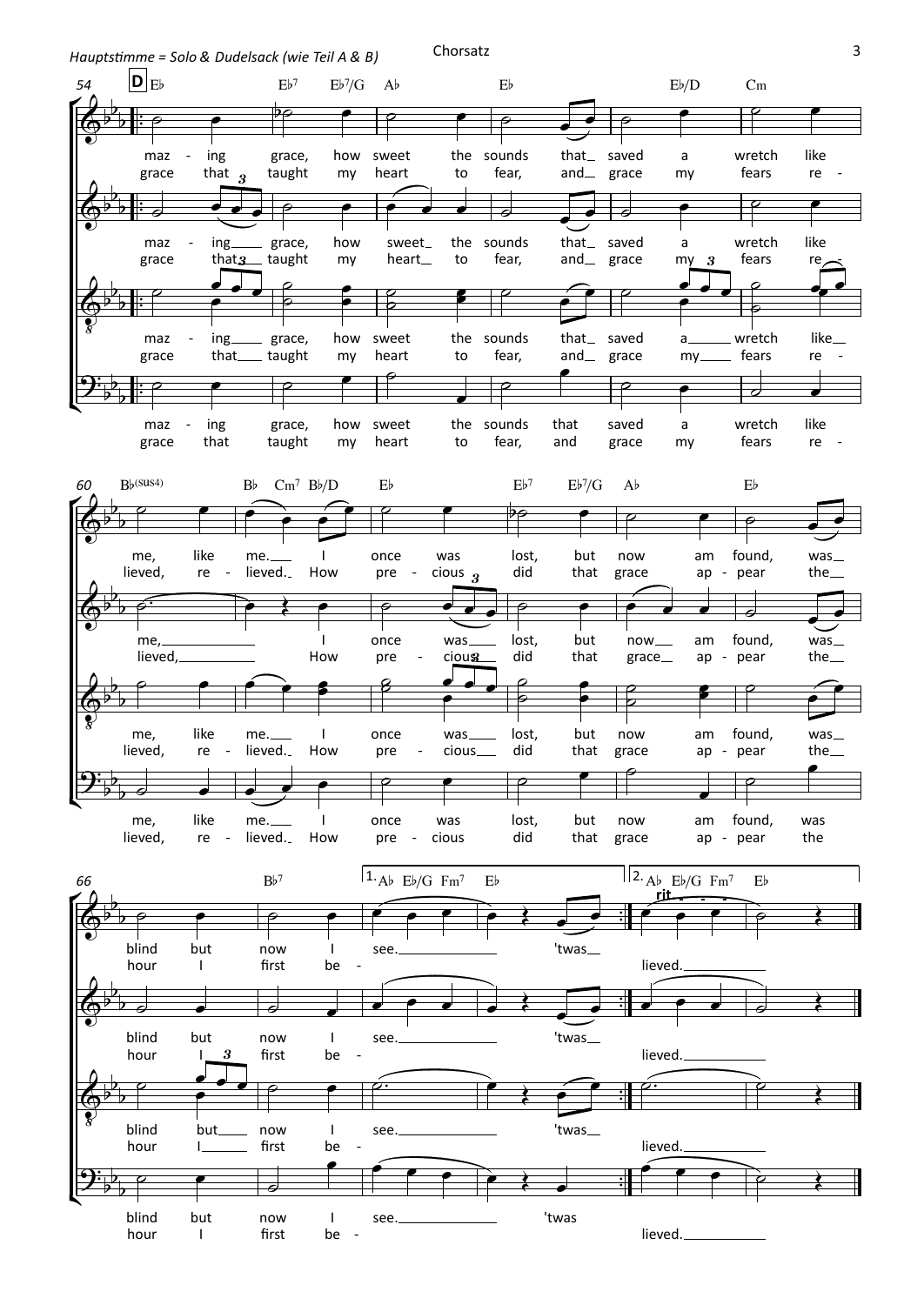## Leadsheet  $E_b$ (omit<sub>3</sub>) A - maz - ing grace, how sweet  $Ab/Eb$ the sounds  $E_b$ (omit<sub>3</sub>) that  $\frac{1}{2} = 80$ **A** saved a wretch like me.  $Bb$ <sup>(Sus4)</sup>/E<sub>b</sub> B $b$ /E<sub>b</sub>  $\Box$ *6* once  $_{10}$   $E_b$  (omit<sub>3</sub>) was\_\_\_\_\_\_\_\_ lost, but now  $Ab/Eb$ am found,  $F_b$ (omit<sub>3</sub>) was blind but\_\_\_\_\_\_\_\_ now  $Bb/Eb$ I see.  $E_b$ (omit<sub>3</sub>) 'twas *14* grace 18  $\mathbf{B} \mathbf{E}$ that\_\_\_\_\_\_\_\_ taught  $Eb<sup>7</sup>$ my heart  $Ab$ (add9)  $Ab$ to fear,  $E<sub>b</sub>$ and grace  $E<sub>b</sub>$ my  $Eb/D$ fears  $Cm$ re - lieved.  $22$  Eb Eb/D Cm Bb<sup>(SUS4)</sup> Bb Cm<sup>7</sup> Bb/D How pre  $E<sub>b</sub>$ cious did  $Eb<sup>7</sup>$ that grace  $Ab$ (add9)  $Ab$ ap - pear the\_\_\_\_  $E<sub>b</sub>$ *26* hour I\_\_\_\_\_\_\_\_\_ first  $Bb<sup>6</sup>$ be - $Bb<sup>7</sup>$ - lieved.<u>\_</u>\_  $E<sub>b</sub>$  $E\flat^7$  D $\nu$ /F  $E\nu^7/G$ A - *30*  $\frac{1}{\sqrt{2}}$ ™maz grace 34  $\mathbf{C}$   $\mathbf{A}$  $\mathbf{b}$ ing that grace, taught  $Ab<sup>7</sup>$ how sweet my heart  $D^b$ (add<sup>9</sup>) $D^b$ the to sounds fear,  $Ab$ that and  $\left(0, 3, 3, 4\right)$  $\frac{b}{b}$   $\frac{3}{4}$  $\flat$  3  $\stackrel{\frown}{=}$  $\frac{3}{4}$  – U <sup>3</sup> Amazing Grace Traditional Arr.: Mario Thürig / Feb. 2013 **www.mario-music.ch**  $\phi$ <sup>b</sup>  $\frac{1}{2}$  $\frac{1}{\sqrt{1-\frac{1}{2}}}$ 3  $\phi$  $\frac{1}{2}$  $\overline{\partial}$ 3  $\phi$  $b_{\perp}$  $\overline{\phantom{0}}$ 3  $\phi$  $b_{\perp}$  $\frac{1}{2}$ 3  $\phi$  $b_{\perp}$  $\frac{1}{\sqrt{1-\frac{1}{2}}\left(1-\frac{1}{2}\right)}$ 3  $\phi$  $\frac{1}{2}$  $\overline{\partial}$ 3  $\phi$  $\overline{b}$ b b b b b b b b b b b  $\frac{p}{p}$  $b_1b_+$  $b^b$  $\overline{\phantom{0}}$ 3  $\phi$  $\flat$   $\flat$   $\vdash$  $b^b$  : d b  $\begin{array}{c} \hline 3 \ \hline 3 \ \hline \end{array}$  $\overline{\mathcal{O}}$  $\bullet$   $\overline{\bullet}$   $\overline{\bullet}$ <sup>œ</sup> <sup>œ</sup> <sup>œ</sup> ˙ <sup>œ</sup> ˙ <sup>œ</sup> ˙ <sup>œ</sup>  $\frac{1}{2}$  $\overline{\phantom{a}}$  $\overrightarrow{e}$   $\overrightarrow{e}$   $\overrightarrow{e}$   $\overrightarrow{e}$   $\overrightarrow{e}$   $\overrightarrow{e}$   $\overrightarrow{e}$  $\frac{1}{2}$ ˙ <sup>œ</sup> <sup>œ</sup> <sup>œ</sup> ˙ <sup>œ</sup> ˙ <sup>œ</sup> ˙ <sup>œ</sup>  $\overline{\phantom{a}}$  $\overline{\phantom{a}}$ œ œ œ ˙ œ ˙™ œ  $\frac{1}{2}$  $\overline{\phantom{a}}$  $\overline{\phantom{a}}$  $\overline{\phantom{a}}$ <sup>œ</sup> <sup>œ</sup> <sup>œ</sup> ˙ <sup>œ</sup> ˙ <sup>œ</sup> ˙ <sup>œ</sup>  $\frac{1}{2}$  $\overline{\phantom{a}}$  $\overrightarrow{e}$   $\overrightarrow{e}$   $\overrightarrow{e}$   $\overrightarrow{e}$   $\overrightarrow{e}$   $\overrightarrow{e}$  $\overrightarrow{e}$ ˙ <sup>œ</sup> <sup>œ</sup> <sup>œ</sup> ˙ <sup>œ</sup> ˙ <sup>œ</sup> ˙ <sup>œ</sup>  $\frac{1}{2}$  $\overline{\phantom{a}}$ œ œ œ ˙ œ ˙™ œ <sup>Œ</sup> <sup>œ</sup>  $\frac{1}{2}$  $\overline{\phantom{a}}$ <sup>œ</sup> <sup>œ</sup> <sup>œ</sup> ˙ <sup>œ</sup> ˙ <sup>œ</sup> ˙ <sup>œ</sup> œ